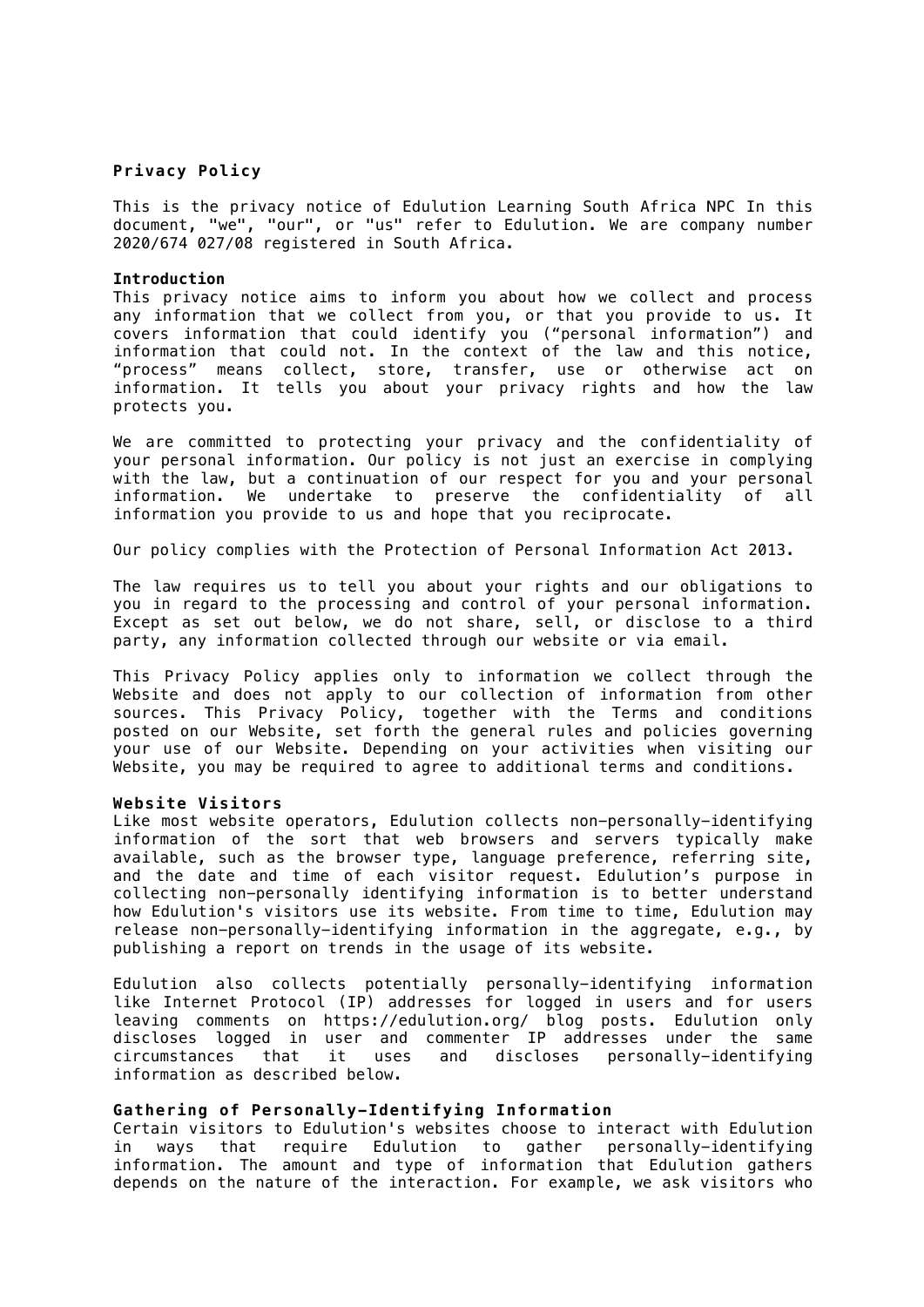sign up for a blog at https://edulution.org/ to provide a username and email address.

#### **Security**

The security of your Personal Information is important to us, but remember that no method of transmission over the Internet, or method of electronic storage is 100% secure. While we strive to use commercially acceptable means to protect your Personal Information, we cannot guarantee its absolute security.

#### **Links To External Sites**

Our Service may contain links to external sites that are not operated by us. If you click on a third party link, you will be directed to that third party's site. We strongly advise you to review the Privacy Policy and terms and conditions of every site you visit. We have no control over, and assume no responsibility for the content, privacy policies or practices of any third party sites, products or services.

## **Protection of Certain Personally-Identifying Information**

Edulution discloses potentially personally-identifying and personallyidentifying information only to those of its employees, contractors and affiliated organizations that (i) need to know that information in order to process it on the Edulution's behalf or to provide services available at Edulution's website, and (ii) that have agreed not to disclose it to others. Some of those employees, contractors and affiliated organizations may be located outside of your home country; by using Edulution 's website, you consent to the transfer of such information to them. Edulution will not rent or sell potentially personally-identifying and personally-identifying information to anyone, other than to its employees, contractors and affiliated organizations, as described above,

Edulution discloses potentially personally-identifying and personallyidentifying information only in response to a subpoena, court order or other governmental request, or when Edulution believes in good faith that disclosure is reasonably necessary to protect the property or rights of Edulution, third parties or the public at large. If you have supplied your email address, Edulution may occasionally send you an email to tell you about new features, solicit your feedback, or just keep you up to date with what's going on with Edulution and our products. We primarily use our blog to communicate this type of information, so we expect to keep this type of email to a minimum. If you send us a request (for example via a support email or via one of our feedback mechanisms), we reserve the right to publish it in order to help us clarify or respond to your request or to help us support other users. Edulution takes all measures reasonably necessary to protect against unauthorized access, use, alteration or destruction of potentially personally-identifying and personallyidentifying information.

### **Aggregated Statistics**

Edulution may collect statistics about the behavior of visitors to its website. Edulution may display this information publicly or provide it to others. However, Edulution does not disclose your personally-identifying information.

## **Cookies**

Edulution does not use cookies on its website.